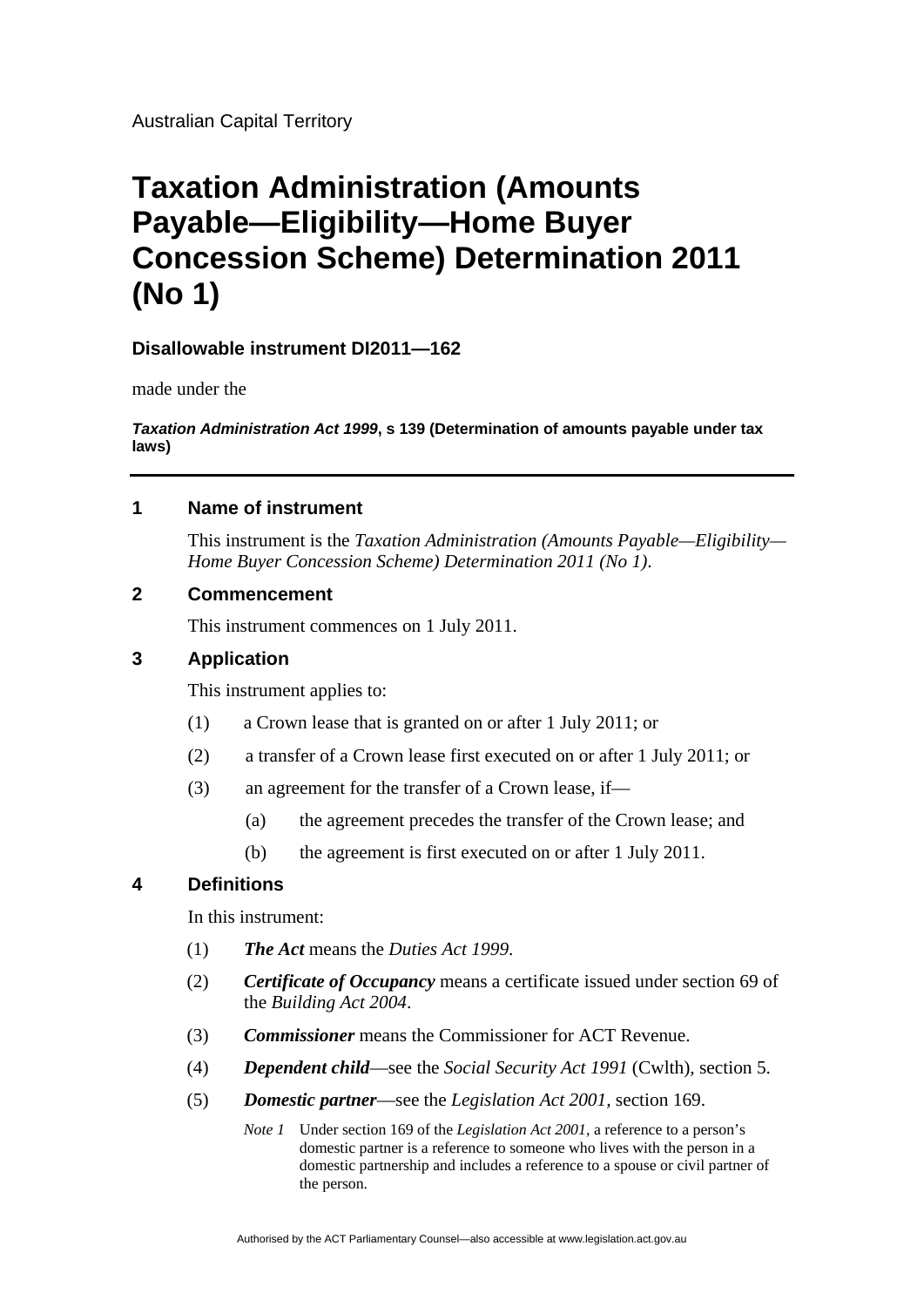- *Note 2* Section 169 of the *Legislation Act 2001* defines a domestic partnership as the relationship between 2 people, whether of a different or the same sex, living together as a couple on a genuine domestic basis. The section also provides some examples of indicators used to decide whether or not 2 people are in a domestic partnership.
- (6) *Dutiable value*—see the *Duties Act 1999,* section 20.
- (7) *Eligible property* means an estate in fee simple or a Crown lease that—
	- (a) has a dwelling upon it; and
	- (b) has a dutiable value less than the upper threshold.
- (8) *Eligible vacant block* means an estate in fee simple or a Crown lease that—
	- (a) does not have a dwelling upon it; and
	- (b) has a dutiable value less than the upper threshold.
- (9) *Employment termination payment*—see the *Income Tax Assessment Act 1997* (Cwlth), section 82-130.
- (10) *Exempt income*—see the *Income Tax Assessment Act 1997* (Cwlth), section 6-20.
- (11) *Leave* includes maternity leave, leave without pay, leave on half pay, and leave while receiving workers' compensation payments.
- (12) *Lower threshold* means—
	- (a) in relation to an eligible property—the lower threshold of the property value thresholds determined by the Minister for the Home Buyer Concession Scheme under section 139 of the *Taxation Administration Act 1999*; or
	- (b) in relation to an eligible vacant block—the lower threshold of the land value thresholds determined by the Minister for the Home Buyer Concession Scheme under section 139 of the *Taxation Administration Act 1999*.
- (13) *Relevant income threshold* means the income threshold in Table 1 that corresponds to the total number of dependent children that all applicants and their domestic partners have.

#### **Table 1 – Relevant income thresholds**

| Number of dependent children | Income threshold |
|------------------------------|------------------|
|                              | \$120,000        |
|                              | \$123,330        |
|                              | \$126,660        |
|                              | \$129,990        |
|                              | \$133,320        |
| 5 or more                    | \$136,650        |

- (14) *Residency period* means the period required by section  $5(1)(b)(i)$ .
- (15) *Subject property* means the eligible property or the eligible vacant block in respect of which an application for concessional duty under this instrument is made.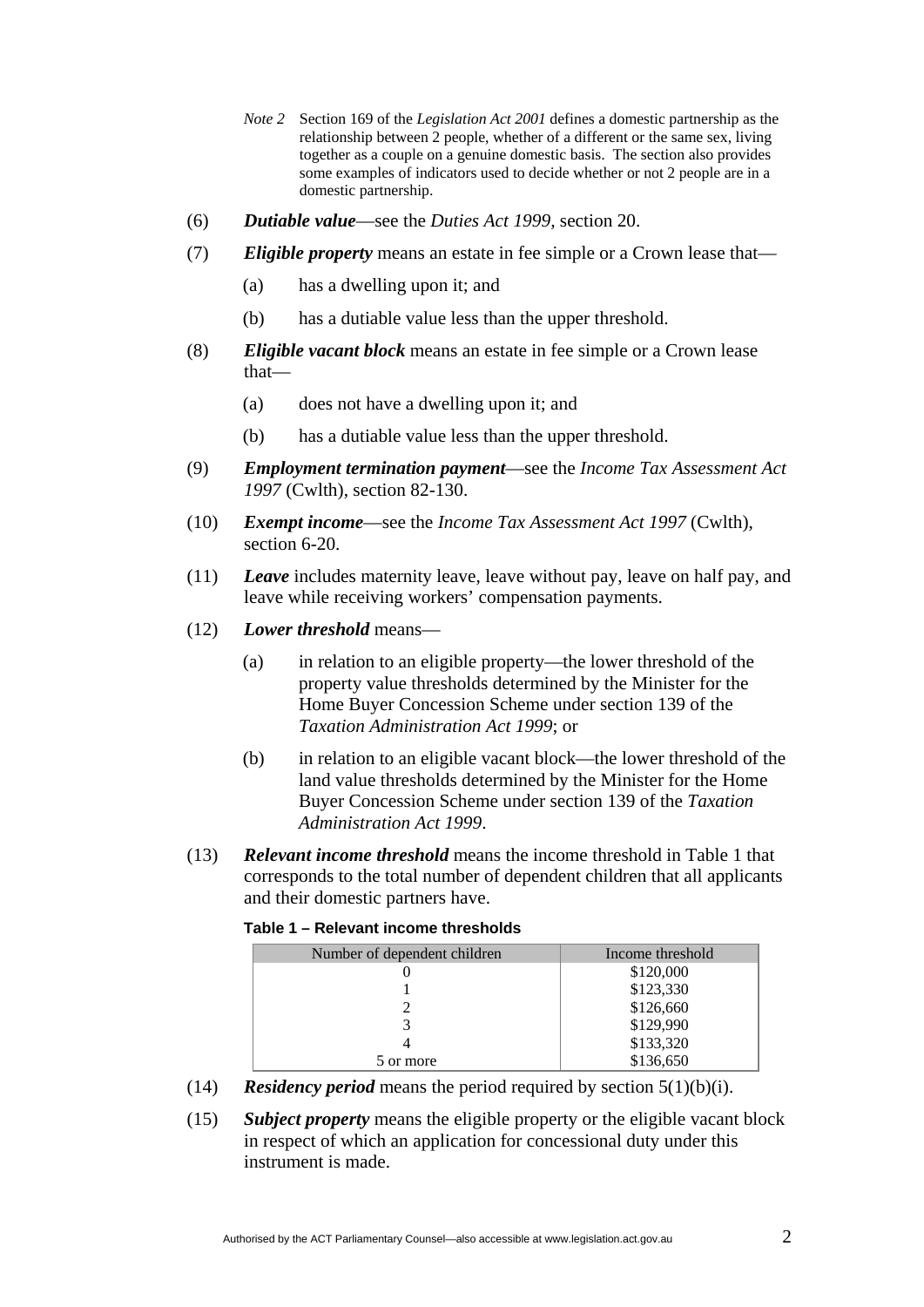- (16) *Total income* includes the sum of all the income of all persons named in the grant, transfer, or agreement for the transfer of the subject property. *Total income*—
	- (a) in relation to a person who has a domestic partner—includes the income of their domestic partner; and
	- (b) in relation to a self-employed person—includes the net trading profit or gain made in the ordinary course of carrying on the person's business, rather than the business' turnover; and
	- (c) includes income from all sources, such as benefits from a salary packaging arrangement, short term higher duty payments, short term second job payments, maintenance payments, and income that is exempt income under the *Income Tax Assessment Act 1997 (Cth)*; and
	- (d) excludes employment termination payments that are payments made for years of service under a genuine redundancy payment.
- (17) *Upper threshold* means—
	- (a) in relation to an eligible property—the upper threshold of the property value thresholds determined by the Minister for the Home Buyer Concession Scheme under section 139 of the *Taxation Administration Act 1999*; or
	- (b) in relation to an eligible vacant block—the upper threshold of the land value thresholds determined by the Minister for the Home Buyer Concession Scheme under section 139 of the *Taxation Administration Act 1999*.

# **5 Definition**—**eligible home buyer**

- (1) *Eligible home buyer* means a person who provides written evidence to the Commissioner that:
	- (a) during the 1 year prior to the date of the first of the following—
		- (i) the grant of the Crown lease; or
		- (ii) the transfer of the Crown lease; or
		- (iii) the agreement for the transfer of the Crown lease—

all persons named in the grant, or transfer, or agreement (and their domestic partners) had a total income that—

- (iv) is less than or equal to the relevant income threshold; and
- (v) reflects their usual income; and
- (b) at least one of the persons named in the grant, or transfer, or agreement will:
	- (i) reside in the subject property as their principal place of residence for a continuous period of 6 months; and
	- (ii) start the residency period within 1 year of—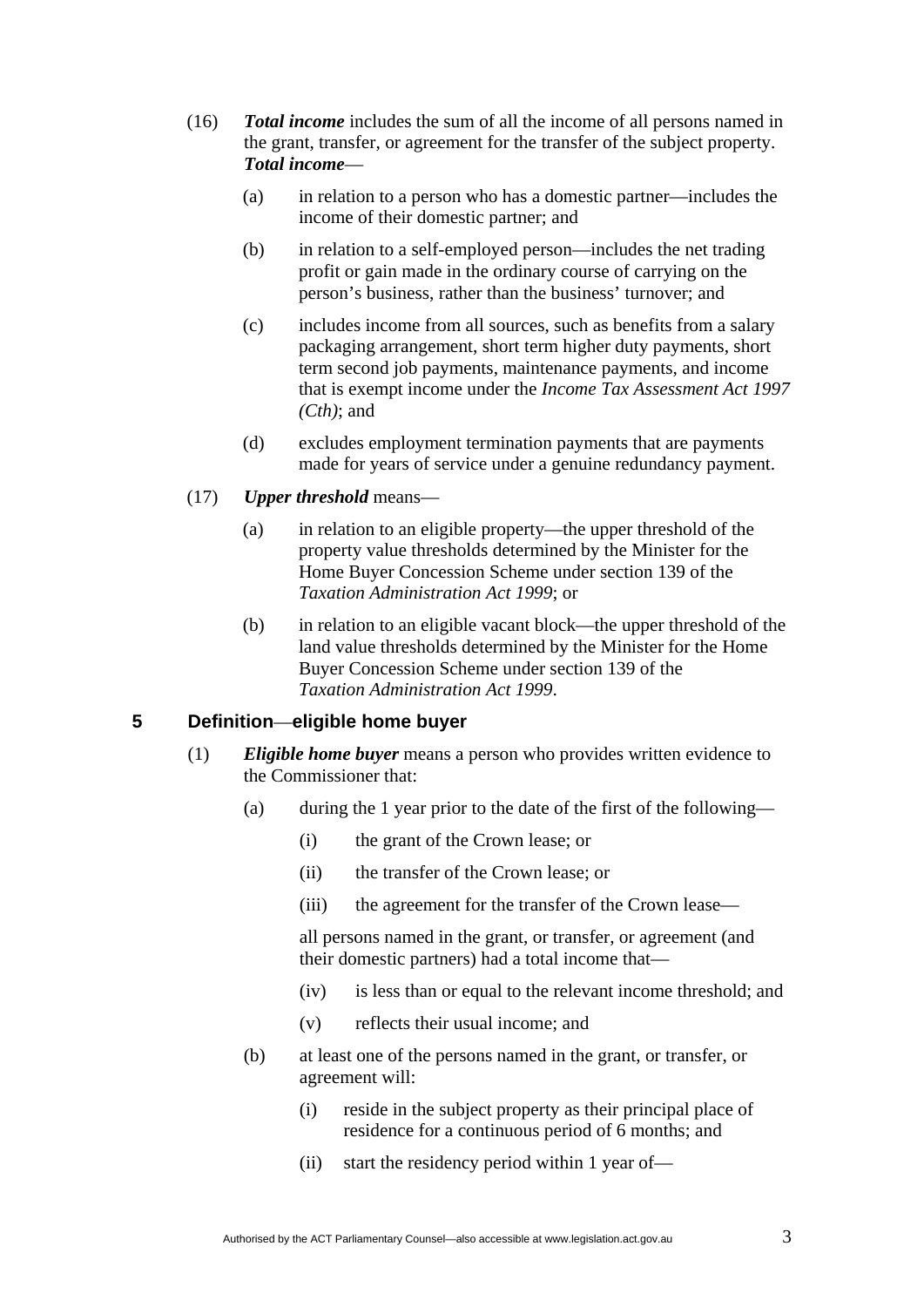- A. in relation to an eligible property—the date of the completion of the transfer of the subject property; or
- B. in relation to an eligible vacant block—the date of the certificate of occupancy following completion of construction of the residence on the subject property; and
- (c) the person and their domestic partner do not, either alone or jointly with another person or persons, have a legal or an equitable interest in land other than the subject property; and
- (d) the person and their domestic partner have not had a legal or an equitable interest in land other than the subject property in the 2 years preceding the date of the grant, transfer, or agreement for the transfer (whichever is first), except if a person:
	- (i) is required to relinquish an interest in land by virtue of:
		- A. an order of a court; or
		- B. a written financial agreement made under section 90B, 90C, 90D, 90UB, 90UC, or 90UD of the *Family Law Act 1975* (Cwlth) that is binding on them, and their relationship has ended; or
		- C. a written domestic relationship agreement or a termination agreement under the *Domestic Relationships Act 1994* as a consequence of the termination of a relationship between domestic partners; or
	- (ii) acquired their interest in the land by virtue of being an Executor or a Trustee (but not a beneficiary) under a will; and
- (e) under the grant or transfer all persons are acquiring both a legal and an equitable interest in the subject property; and
- (f) on the first date of the grant, transfer, or agreement for the transfer, all persons acquiring an interest in the subject property were at least 18 years of age.
- (2) Despite section 5(1), and if satisfied that there are good reasons for doing so, the Commissioner may:
	- (a) approve a period shorter than the residency period; or
	- (b) exempt the applicant from the residency period; or
	- (c) extend the 1 year period in which to start the residency period; or
	- (d) exempt the applicant from the requirement to be at least 18 years of age.
- (3) The powers in section  $5(2)(a)$ , (b), and (c) are exercisable only where an applicant is unable to reside in the subject property because of a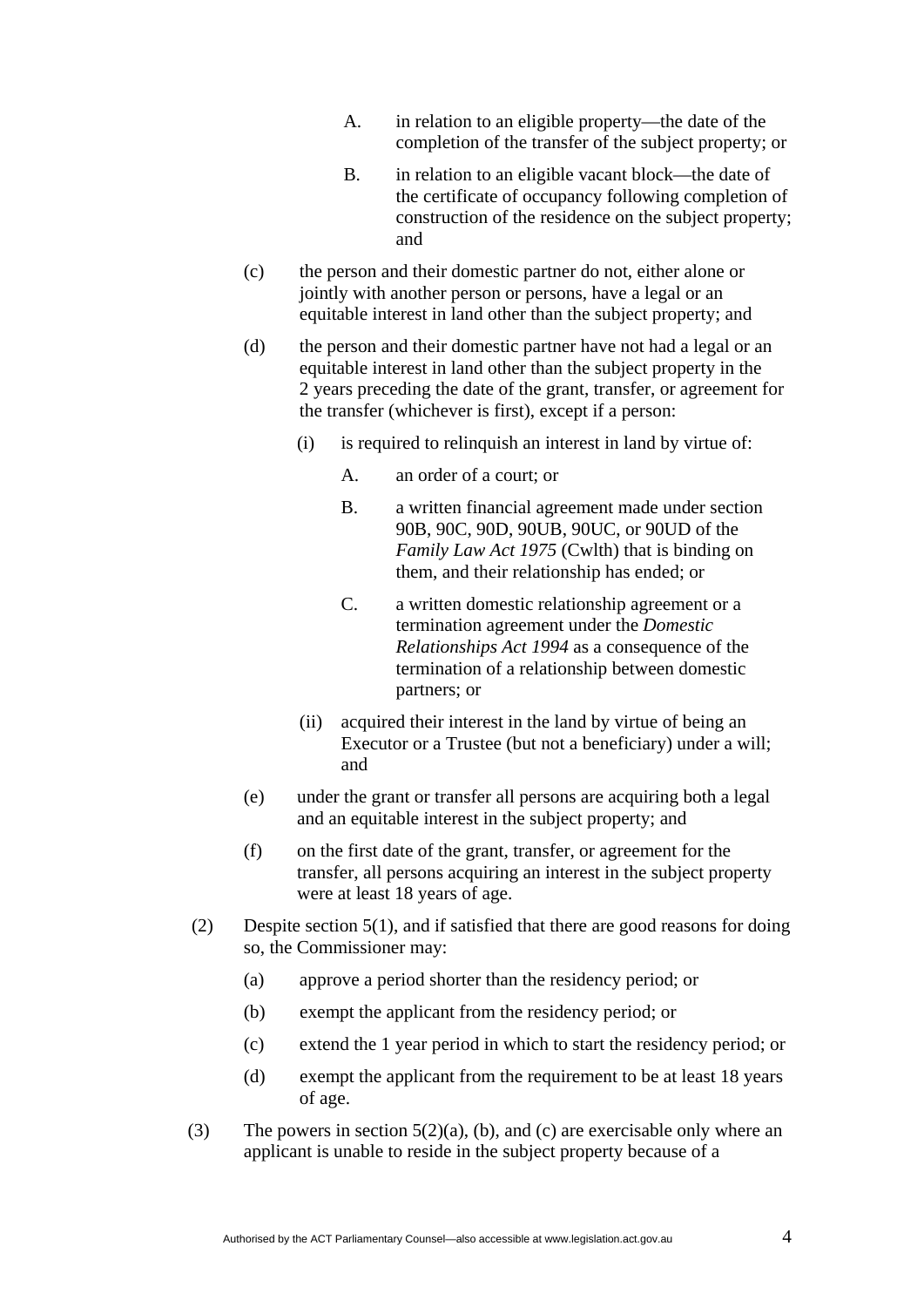compulsory or unforeseen circumstance, such as a work or health-related issue.

- (4) Subject to section 5(3), the powers in section 5(2)(a), (b), and (c) are exercisable only where a written request to exercise the power is lodged with the Commissioner within 18 months of—
	- (a) in relation to an eligible property the date of the completion of the transfer of the subject property; or
	- (b) in relation to an eligible vacant block the date of the certificate of occupancy following completion of construction of the residence on the subject property.
- (5) In respect of an undivided share of a subject property:
	- (a) the total dutiable value of the subject property must be below the upper threshold; and
	- (b) a person is not an eligible home buyer unless all persons acquiring undivided shares of the subject property meet the criteria under this section; and
	- (c) the person is eligible if they are acquiring an additional interest in the subject property.

# **6 Determined amount**

- (1) The determined amount of duty that is payable on the purchase of an eligible property or eligible vacant block (or an undivided share of either) by an eligible home buyer for the purposes of section 31 of the Act is—
	- (a) in relation to an eligible property:
		- (i) \$20, where the dutiable value of the eligible property does not exceed the lower threshold; or
		- (ii) the greater of:
			- A. \$20; or
			- B. the concessional duty rate for each \$100 (or part thereof) by which the dutiable value of the eligible property exceeds the lower threshold, that is calculated using the following formula and rounded down to the nearest multiple of 5 cents:

#### F x 100 G

## Where:

 $F =$  the amount of duty that would otherwise be payable under the Act for an ordinary conveyance of property having a dutiable value equal to the upper threshold but for this instrument.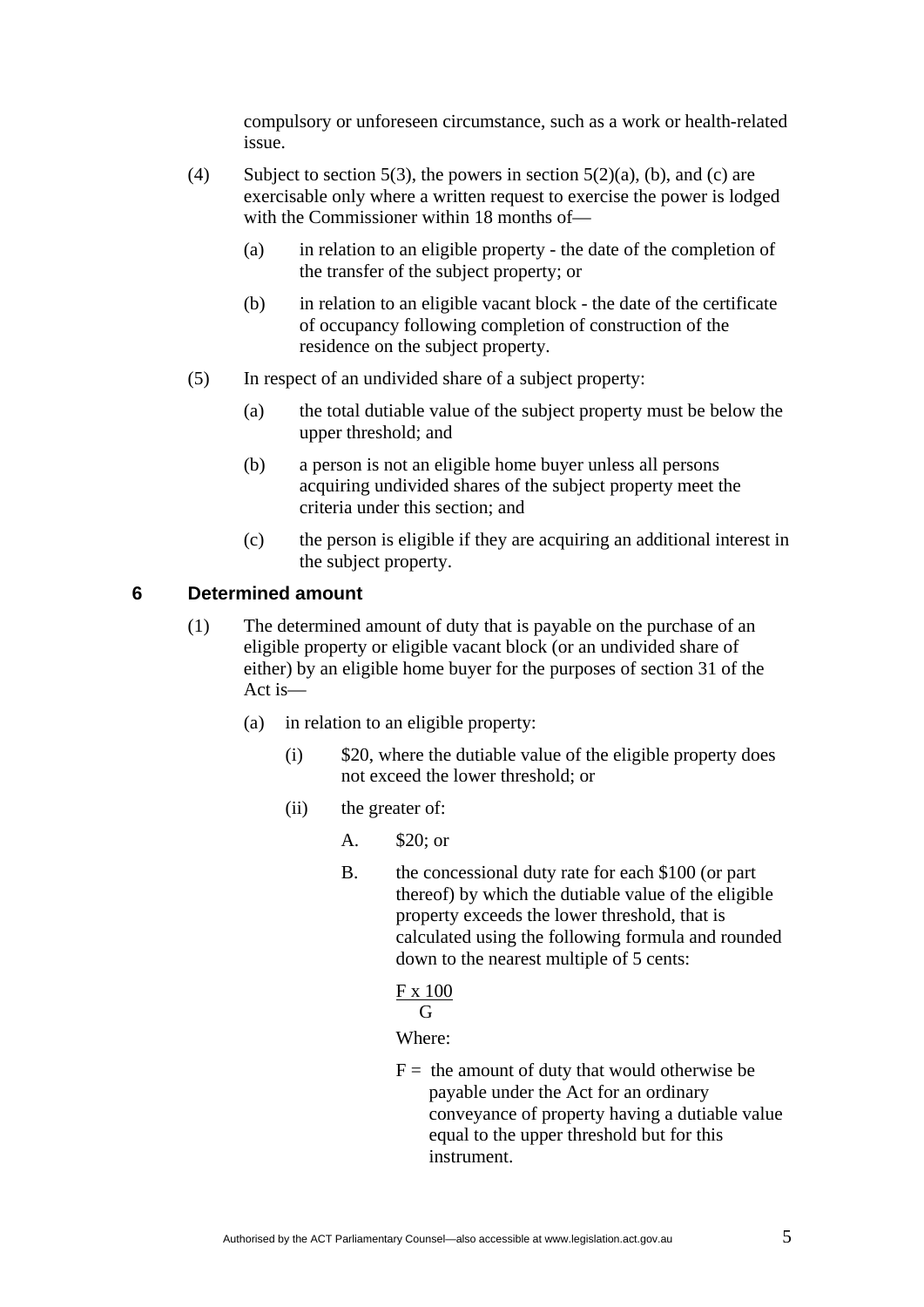$G =$  upper threshold less lower threshold.

- (b) in relation to an eligible vacant block:
	- (i) \$20, where the dutiable value of the eligible vacant block does not exceed the lower threshold; or
	- (ii) the greater of:
		- A. \$20; or
		- B. the concessional duty rate for each \$100 (or part thereof) by which the dutiable value of the eligible vacant block exceeds the lower threshold, that is calculated using the following formula and rounded down to the nearest multiple of 5 cents:

#### F x 100 G

Where:

- $F =$  the amount of duty that would otherwise be payable under the Act for an ordinary conveyance of land having a dutiable value equal to the upper threshold but for this instrument.
- G = upper threshold less lower threshold*.*
- (c) in relation to one or more undivided shares in the eligible property or eligible vacant block—the greater of:
	- (i) \$20; or
	- (ii) the duty calculated using the following formula:

$$
\frac{C \times E}{D}
$$

Where:

 $C =$  the amount of duty that would be payable under either paragraph (a) or (b) for the grant, transfer, or agreement for the transfer of the whole of the eligible property or eligible vacant block.

 $D =$  the amount of duty that would be otherwise payable under the Act on an ordinary conveyance of the whole of the eligible property or vacant block but for this instrument.

 $E =$  the amount of duty that would be otherwise payable under the Act on an ordinary conveyance of the relevant share of the eligible property or eligible vacant block but for this instrument.